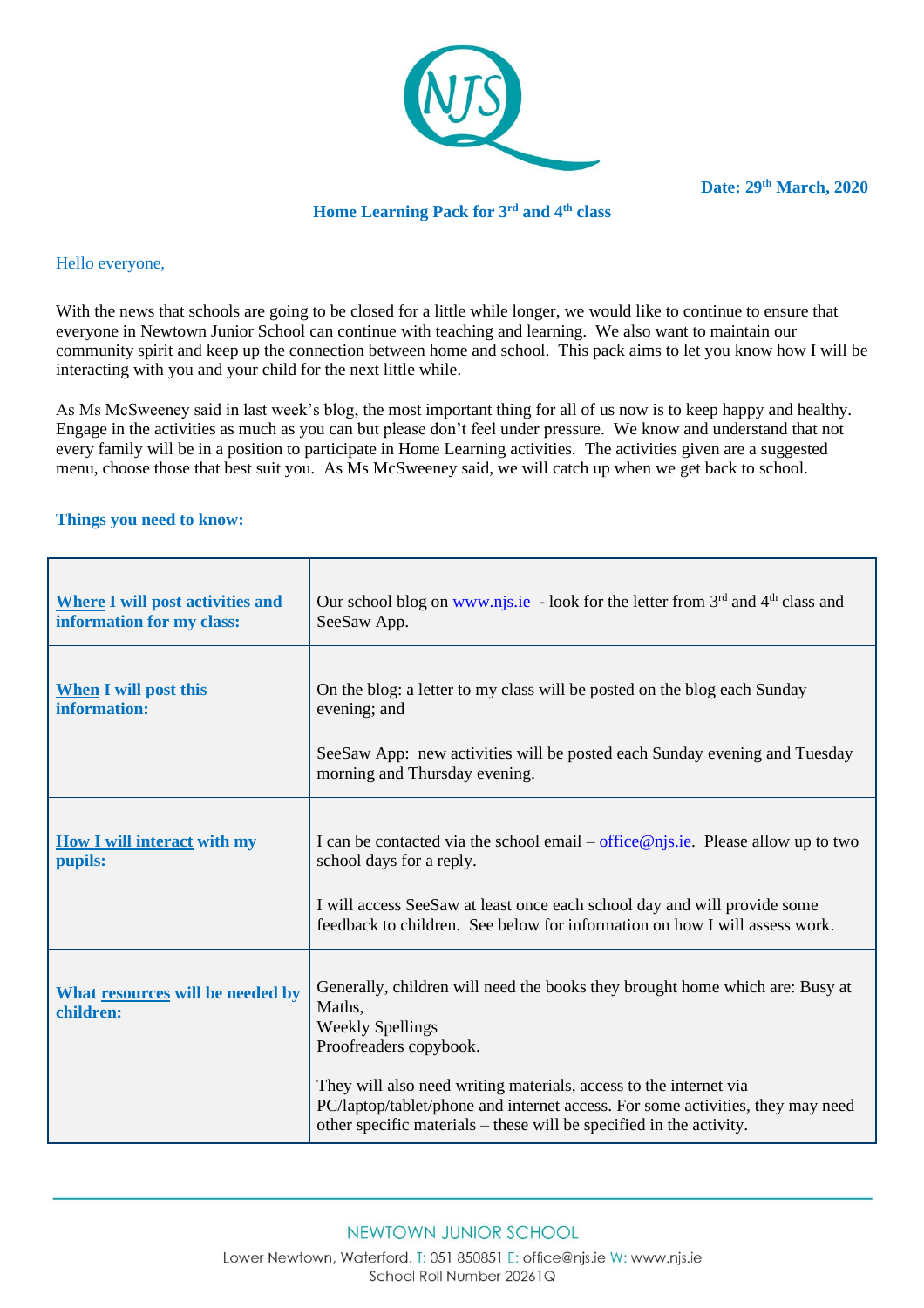## **Suggested Timetable for your child(ren)'s day**

In our blog post on 19<sup>th</sup> March, 2020 we set out a general timetable to act as a guide for you. Here is a summary. Remember, it is a guide only. It might suit some households to have free mornings and do school based activities in the afternoon. Do what suits your household.

| 1. | <b>Exercise:</b> Before any home learning gets done, it's a good idea to get in some exercise. There are plenty of<br>options for this depending on family circumstances:<br>Go for a walk<br>$\bullet$<br>Do some of the activities from the PE Challenges posted on 19 <sup>th</sup> March<br>$\bullet$<br>Follow PE with Joe - this is a thirty minute session Monday to Friday at 9am with Joe Wicks on his You<br>$\bullet$<br>Tube Channel, "The Body Coach TV" |
|----|-----------------------------------------------------------------------------------------------------------------------------------------------------------------------------------------------------------------------------------------------------------------------------------------------------------------------------------------------------------------------------------------------------------------------------------------------------------------------|
| 2. | <b>Core Subjects:</b>                                                                                                                                                                                                                                                                                                                                                                                                                                                 |
|    | Try some Irish, Maths and English with short breaks in between subjects including for movement and/or snacks.<br>Time spent on these activities depends on each child.                                                                                                                                                                                                                                                                                                |
| 3. | <b>Project Work:</b> Try some Art, Music, Science, History or Geography                                                                                                                                                                                                                                                                                                                                                                                               |
| 4. | School On TV: Every day at 11am, RTE2 are showing School on TV. While we don't know what will be<br>covered, it's worth a look or watching it on RTE Player                                                                                                                                                                                                                                                                                                           |
| 5. | Lunch Time.                                                                                                                                                                                                                                                                                                                                                                                                                                                           |
| 6. | Free Time: School work should be completed by now. Children, of course, can continue with projects, read a<br>book of choice, have some downtime or choose and activity from the Activity Grid on our blog or any other<br>activity of choice                                                                                                                                                                                                                         |

#### **Assessing Work**

I would love to see photographs of the children's work and projects. I will offer praise and encouraging feedback for all efforts. I will be asking families for help in some assessments by asking you to check if your child(ren)'s answers are correct, and that appropriate levels of effort are shown for the work being completed at home. I will provide feedback where appropriate.

#### **Tech Support**

Distance Learning is new to us all and we are all learning. There are a few things that can go wrong and please don't hesitate to ask for help. The main things at the beginning will be accessing SeeSaw. If issues arise, please send a quick email to [office@njs.ie](mailto:office@njs.ie) for support and we will get back to you as soon as possible.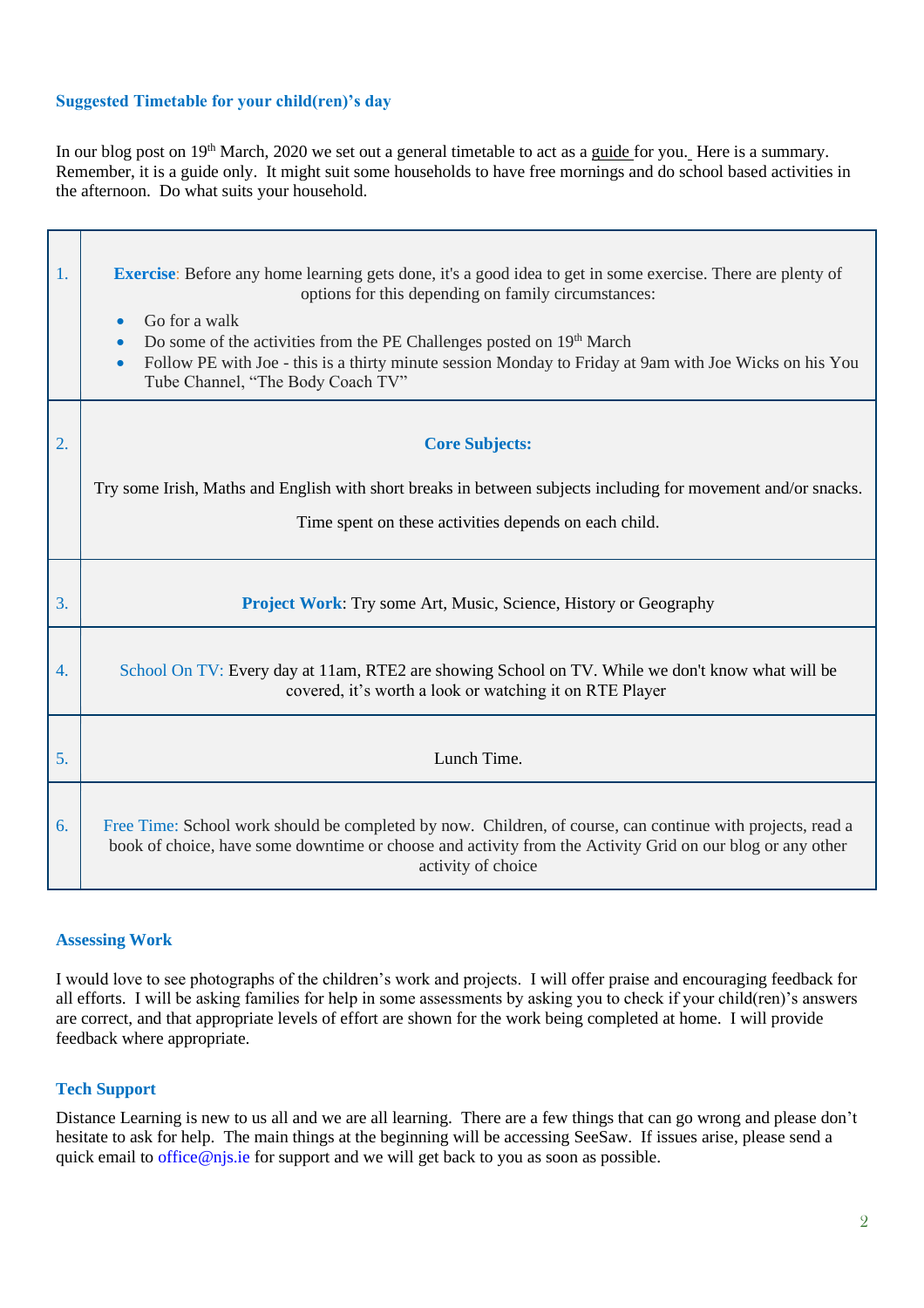Best wishes to everyone and hope that you all stay safe and well.

### Marianne de Leastar

## **Outline of Activities for Week beginning 30th March**

**Gaeilge**: We will be focusing on the topic 'An Teilifís'.

Write 20 words associated with TV down and then go to https://www.focloir.ie/en/ and translate the words. The great thing is that almost every word on the website has an audio recording of it so you can listen to how to pronounce the words! As a family, you could try and learn a few words every day!

Read along with the story on https://www.youtube.com/watch?v=\_Wn-JLjgMUU

Twinkl Worksheets: 'What's on TV? Worksheet Gaeilge' [https://www.twinkl.ie/resource/roi-gl-337-cad-ata-ar-an-teilifis](https://www.twinkl.ie/resource/roi-gl-337-cad-ata-ar-an-teilifis-activity-sheet-gaeilge)[activity-sheet-gaeilge](https://www.twinkl.ie/resource/roi-gl-337-cad-ata-ar-an-teilifis-activity-sheet-gaeilge)

'TV Schedule Worksheet Gaeilge' <https://www.twinkl.ie/resource/roi2-gl-53658-tv-schedule-activity-sheet-gaeilge>

I will be teaching vocabulary, pronunciation and putting up a number of interactive activities on Seesaw.

### **English:**

News – write a short paragraph to tell us your news – what did you get up to over the weekend?

Spellings: Read through spellings for this week 30/31 'oi' sound

**3rd** – can you create a short silly story that includes all of your spellings for this week?

**4th –** can you create short silly story that includes at least 10 of your spellings for this week?

Click here to look up the words if you're not sure: https://kids.wordsmyth.net/we/

Class novel:

Watch the below 'Book Trailer' for The Unforgotten Coat, our current class novel.

https://www.youtube.com/watch?v=tZTcmo514ek

Answer the following questions:

Does the book trailer accurately sum up the book?

Is there anything missing from it?

Does the book trailer make you want to read the book?

Further activities relating to the final pages of novel will be put up on Seesaw.

Proofreading Task – Activity 25 – The Unavoidable Ointment